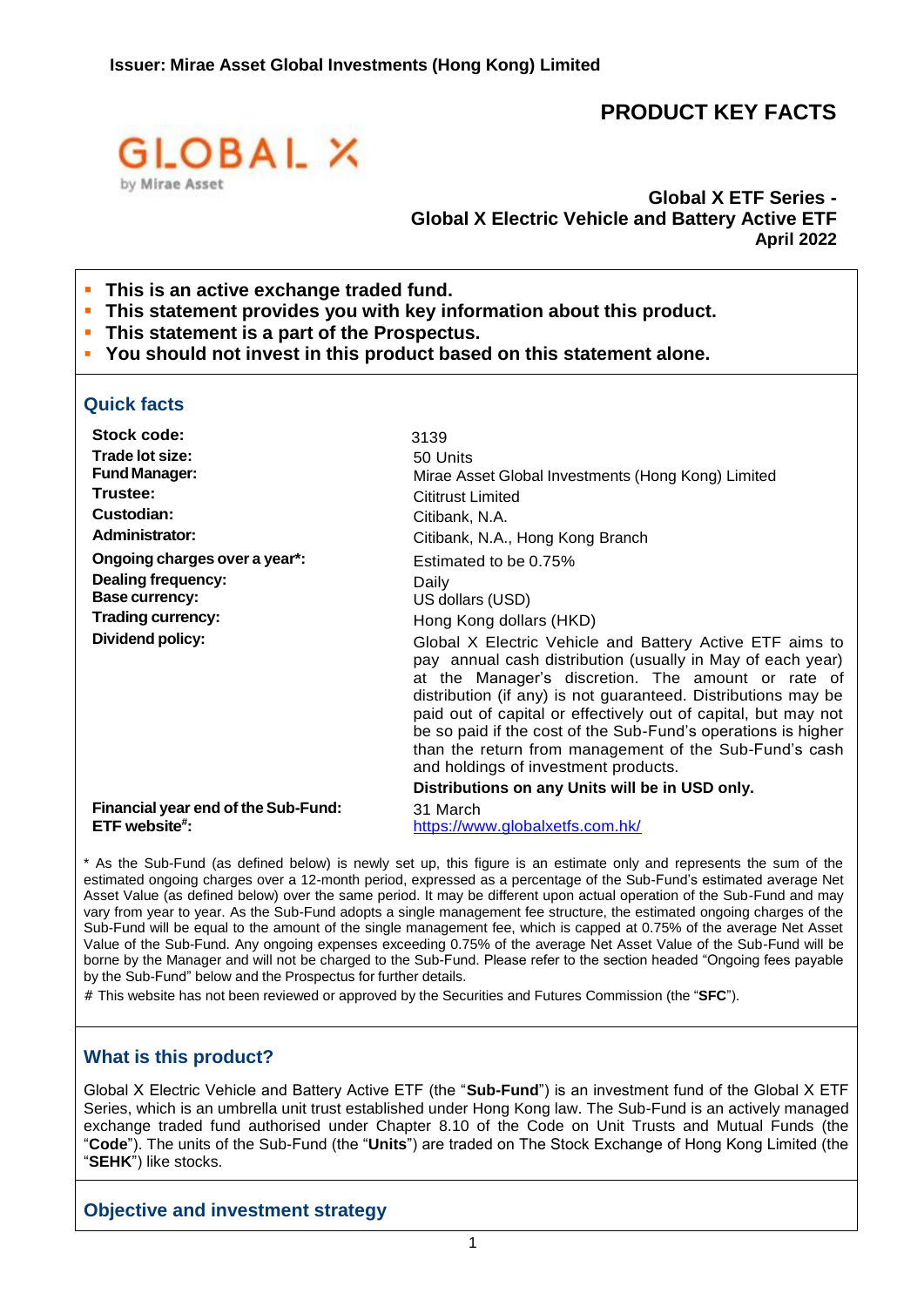## **Objective**

The Sub-Fund's investment objective is to achieve long term capital growth by primarily investing in companies which are directly or indirectly involved in electric vehicle or electric vehicle-related battery businesses (the "**EV/Battery Business**").

#### **Investment strategy**

In seeking to achieve the Sub-Fund's investment objective, the Sub-Fund will invest primarily (i.e. at least 70% of its net asset value (the "**Net Asset Value**") in equity securities of companies which are directly or indirectly involved in the EV/Battery Business.

The securities in which the Sub-Fund will invest (which may include listed American Depositary Receipts ("**ADRs**") and Global Depositary Receipts ("**GDRs**")) may be listed on any exchange globally. The Sub-Fund will invest not more than 50% of its Net Asset Value in A-Shares through the Shanghai-Hong Kong Stock Connect and the Shenzhen-Hong Kong Stock Connect (collectively the "**Stock Connect**"), which may include stocks on the ChiNext Board of the Shenzhen Stock Exchange (the "**SZSE**") and/or the Science and Technology Innovation Board (the "**STAR Board**") of the Shanghai Stock Exchange (the "**SSE**").

In assessing whether a company is directly or indirectly involved in the EV/Battery Business, the Manager takes into consideration multiple assessment criteria, including, among other things, the revenue/profit generated and the research and development expense on the EV/Battery Business of the company.

Companies which are directly involved in the EV/Battery Business may include those which are engaged in the (i) production, development, design or research of electric vehicles or batteries, (ii) production or development of electric vehicle or battery components, or (iii) mining or provision of critical electric vehicle or battery materials. Companies which are indirectly involved in the EV/Battery Business may include those which provide ancillary services to companies directly related to the EV/Battery Business, such as companies which provide software technology solutions (for example, electric vehicle charging management software, electric vehicle modelling software and autonomous driving software) or energy storage solutions (for example, electric vehicle charging platforms and solutions that repurpose used electric vehicle batteries) to facilitate the businesses of those companies. For the avoidance of doubt, the above is a non-exhaustive illustration of companies that may be indirectly involved in EV/Battery Business in which the Sub-Fund will primarily invest. Please refer to the relevant Appendix to the Prospectus for more details.

The Sub-Fund will invest no more than 30% of its Net Asset Value in cash or other investment products, such as money market funds (which are authorised under Chapter 8.2 of the Code or eligible schemes under Chapter 7.11A of the Code) in accordance with the requirements of the Code. The Sub-Fund will invest no more than 15% of its Net Asset Value in short term (i.e. maturity less than 3 years) investment-grade bond funds.

Currently, the Manager will not enter into sale and repurchase transactions, reverse repurchase transactions or other similar over-the-counter transactions on behalf of the Sub-Fund. The Manager will seek the prior approval of the SFC (if required), and provide at least one month's prior notice to Unitholders before the Manager engages in any such investments.

The Manager may, on behalf of the Sub-Fund, enter into securities lending transactions with a maximum level of up to 50% and expected level of approximately 20% of its Net Asset Value and is able to recall the securities lent out at any time.

As part of the securities lending transactions, the Sub-Fund must receive cash and/or non-cash collateral of at least 100% of the value of the securities lent (interests, dividends and other eventual rights included) valued on a daily basis. The collateral will be subject to safekeeping by the Trustee or an agent appointed by the Trustee. Non-cash collateral received may not be sold, re-invested or pledged. Any re-investment of cash collateral received shall be subject to the requirements as set out in the Code. To the extent the Sub-Fund undertakes securities lending transactions, all revenues (net of direct and indirect expenses as reasonable and normal compensation for the services rendered by the Manager, a securities lending agent and/or other service providers in the context of such transactions to the extent permitted by applicable legal and regulatory requirements) shall be returned to the Sub-Fund.

The Sub-Fund may invest in financial derivative instruments ("**FDIs**") for non-hedging (i.e. investment) and/or hedging purposes, in order to achieve efficient portfolio management.

The Manager may invest no more than 10% of the Sub-Fund's Net Asset Value in futures for investment and hedging purposes, where the Manager believes such investments will help the Sub-Fund achieve its investment objective and are beneficial to the Sub-Fund. The futures in which the Sub-Fund may invest will be index futures, such as NASDAQ 100 futures.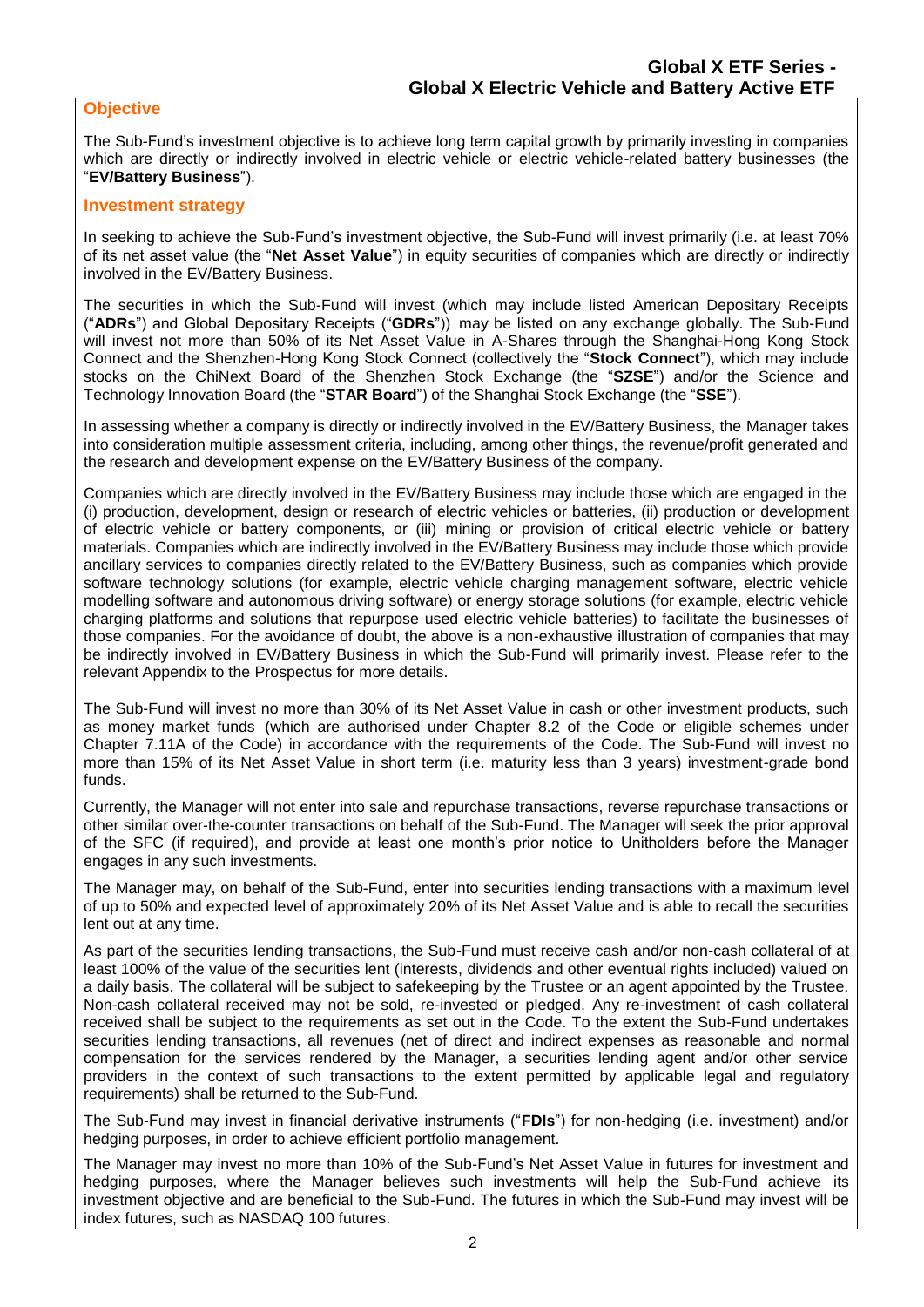The investment strategy of the Sub-Fund is subject to the investment and borrowing restrictions set out in Part 1 of the Prospectus.

## **Use of derivatives / investment in derivatives**

The Sub-Fund's net derivative exposure may be up to 50% of its Net Asset Value.

## **What are the key risks?**

**Investment involves risks. You may suffer substantial / total loss by investing in this Sub-Fund. Please refer to the Prospectus for details including the risk factors.**

## **1. General investment risk**

• The Sub-Fund's investment portfolio may fall in value due to any of the key risk factors below and therefore your investment in the Sub-Fund may suffer losses. There is no guarantee of the repayment of principal. There is no assurance that the Sub-Fund will achieve its investment objective.

#### **2. Active investment management risk**

• The Sub-Fund employs an actively managed investment strategy. The Sub-Fund does not seek to track any index or benchmark, and there is no replication or representative sampling conducted by the Manager. It may fail to meet its objective as a result of the Manager's selection of investments, and/or the implementation of processes which may cause the Sub-Fund to underperform as compared to other index tracking funds with a similar objective.

#### **3. Risk associated with small-capitalisation/mid-capitalisation companies**

• The Sub-Fund may invest in stocks of small-capitalisation/mid-capitalisation companies. The stock of small-capitalisation/mid-capitalisation companies may have lower liquidity and their prices are more volatile to adverse economic developments than those of larger capitalisation companies in general.

## **4. Equity market risk**

• The Sub-Fund's investment in equity securities is subject to general market risks, whose value may fluctuate due to various factors, such as changes in investment sentiment, political and economic conditions and issuer-specific factors.

## **5. Sector concentration risk**

• The Sub-Fund's investments are concentrated in companies involved in the EV/Battery Business, which may experience relatively higher volatility in price performance when compared to other economic sectors. The value of the Sub-Fund may be more volatile than that of a fund having a more diverse portfolio of investments and may be more susceptible to adverse economic, political, policy, liquidity, tax, legal or regulatory event affecting the relevant sector.

## **6. Risk related to companies involved in the EV/Battery Business**

- The EV/Battery Business is in the early stages of development. Therefore, until the field expands, it is likely to include participants (e.g. traditional car producers) which have only dedicated a proportion of their operations in the EV/Battery Business.
- Many of the companies involved in the EV/Battery Business have a relatively short operating history. Companies in the EV/Battery Business typically face intense competition which may have an adverse effect on the profit margins and the prices of the securities of these companies. Their profitability is particularly vulnerable and susceptible to rapid changes in technology, rapid obsolescence of products and services, loss or breach of intellectual property rights, government regulation (including but not limited to tax incentives offered), domestic and international competition (including competition from foreign competitors which may have lower production costs), evolving industry standards, introduction of new products and services, fluctuations in supply of and demand for their products and services and their ability to manufacture electric vehicles or batteries, electric vehicle or battery components and/or critical materials on a timely basis to meet consumer demands.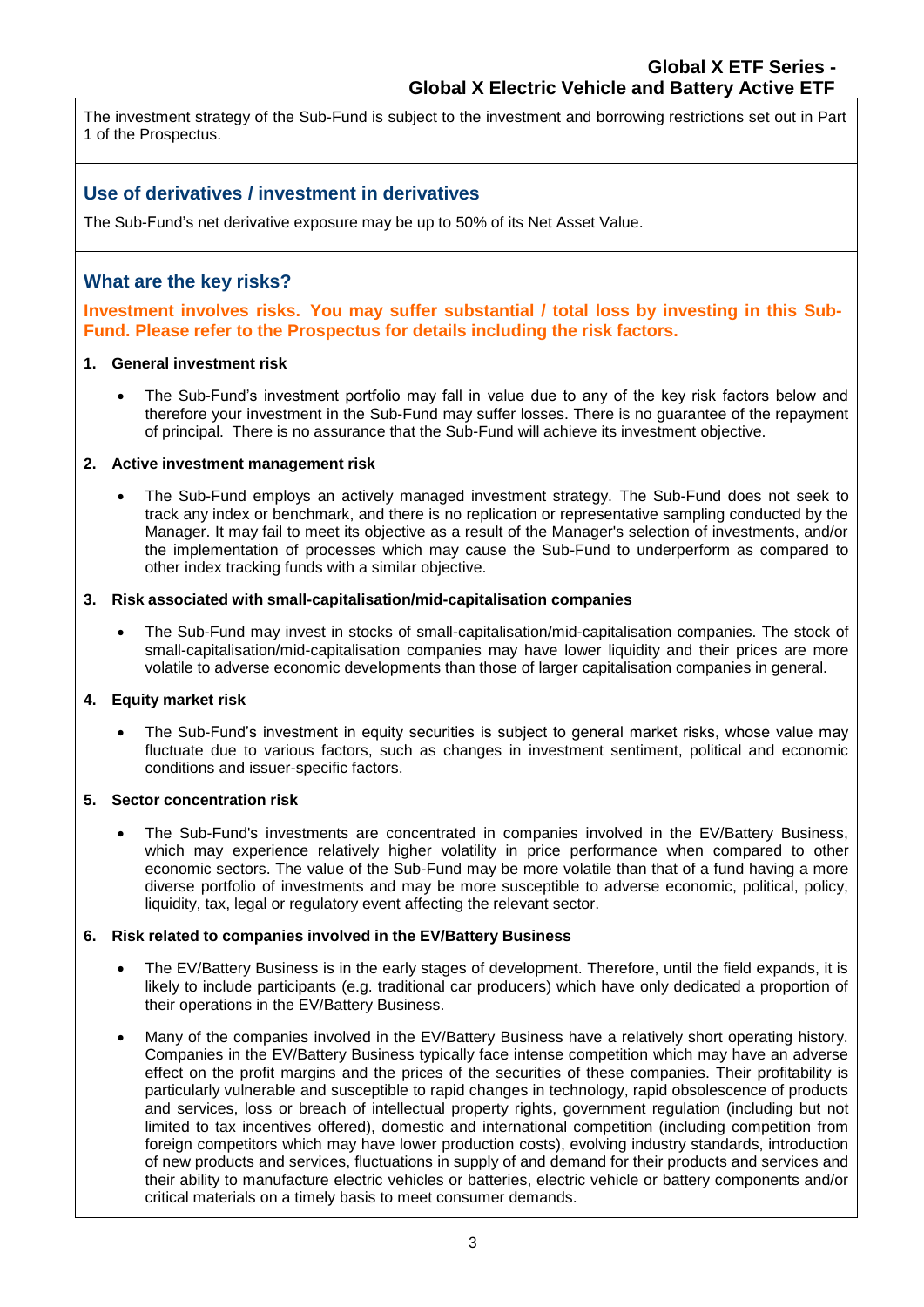- Companies involved in the EV/Battery Business typically incur heavy and significant capital investment on research and development, and there is no guarantee that the products or services developed by these companies will be successful. Moreover, companies involved in the EV/Battery Business may be exposed to the risks of cybersecurity breaches, traffic accidents related to electric vehicles, and other issues that could result in more robust regulations. Any errors or vulnerabilities that may be discovered in the products or services offered by the companies in the EV/Battery Business may adversely affect their business and operating results.
- Companies involved in the production and supply of batteries may be adversely impacted by the development of alternative sources of energy and the increasing demand for energy conservation. The revenues of companies in the EV/Battery Business are cyclical by nature and can also be significantly affected by changes in government spending policies in the region.
- In addition, the performance of the Sub-Fund may be exposed to risks associated with different sectors and themes, including industrial and technology. Fluctuations in the business for companies in these sectors or themes will have an adverse impact on the Net Asset Value of the Sub-Fund.

## **7. Risk associated with securities lending transactions**

- Securities lending transactions may involve the risk that the borrower may fail to return the securities lent out in a timely manner or at all. The Sub-Fund may as a result suffer from a loss or delay when recovering the securities lent out. This may restrict the Sub-Fund's ability in meeting delivery or payment obligations from redemption requests.
- As part of the securities lending transactions, the Sub-Fund must receive cash collateral of at least 100% of the valuation of the securities lent valued on a daily basis. However, there is a risk of shortfall of collateral value due to inaccurate pricing of the securities lent or change of value of securities lent. This may cause significant losses to the Sub-Fund.
- By undertaking securities lending transactions, the Sub-Fund is exposed to operational risks such as delay or failure of settlement. Such delays and failure may restrict the Sub-Fund's ability in meeting delivery or payment obligations from realisation requests.

#### **8. Currency risk**

• Underlying investments of the Sub-Fund may be denominated in currencies other than the base currency of the Sub-Fund. In addition, the base currency of the Sub-Fund is USD but the trading currency of the Sub-Fund is in HKD. The net asset value of the Sub-Fund and its performance may be affected unfavourably by fluctuations in the exchange rates between these currencies and the base currency and by changes in exchange rate controls.

#### **9. PRC related risks**

- The PRC is an emerging market. The Sub-Fund invests in PRC companies which may involve increased risks and special considerations not typically associated with investment in more developed markets, such as liquidity risk, currency risks / control, political and economic uncertainties, legal and taxation risks, settlement risks, custody risk and the likelihood of a high degree of volatility.
- The A-Share market in the PRC is highly volatile and may be subject to potential settlement difficulties. Prices of A-Shares may rise and fall significantly and may fluctuate to a greater degree than more developed markets. Such volatility may result in suspension of A-Shares or imposition of other measures by the PRC authorities affecting the dealing/trading of Units, disrupting the creation and redemption of Units, and adversely affecting the value of the Sub-Fund. A Participating Dealer is also unlikely to create or redeem Units if it considers that A-Shares may not be available.
- Securities exchanges in the PRC markets typically have the right to suspend or limit trading in any security traded on the relevant exchange. The government or the regulators may also implement policies that may affect the financial markets. All these may have a negative impact on the Sub-Fund.

#### **10. USD distributions risk**

• Investors should note that Unitholders will only receive distributions in USD and not HKD. In the event the relevant Unitholder has no USD account, the Unitholder may have to bear the fees and charges associated with the conversion of such distribution from USD into HKD or any other currency. Unitholders are advised to check with their brokers concerning arrangements for distributions.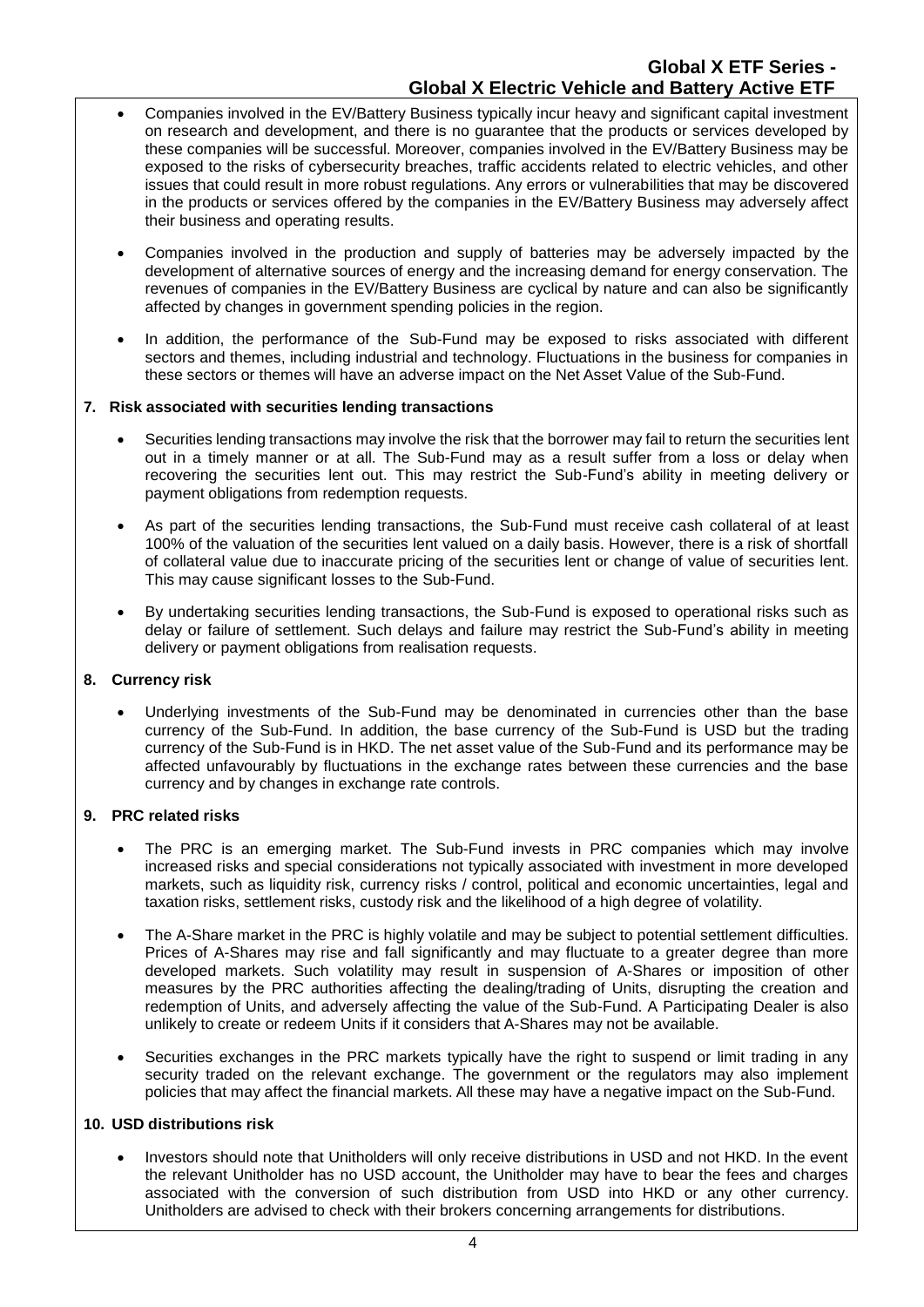#### **11. Risks associated with ADRs and GDRs**

- Exposure to ADRs and GDRs may generate additional risks compared to a direct exposure to the underlying stocks, including the risk of non-segregation of the underlying stocks held by the depositary bank from the bank's own assets and liquidity risks (as ADRs and GDRs are often less liquid than the underlying stocks). Bankruptcy events in respect of the depositary banks may lead to trading suspension and thereafter a freeze of the price of ADRs or GDRs affected, which may negatively affect the performance and/or liquidity of the Sub-Fund.
- Also, holders of ADRs and GDRs generally do not have the same right as the direct shareholders of the underlying stocks. The performance of ADRs and GDRs may also be impacted by the related fees, for example fees charged by banks for the custody of underlying assets of depositary receipts.

#### **12. Stock Connect risks**

The relevant regulations and rules on the Stock Connect are subject to change which may have potential retrospective effect. The Stock Connect is subject to quota limitations. Where a suspension in the trading through the Stock Connect is effected, the Sub-Fund's ability to invest in A-Shares or access the PRC markets through the programme will be adversely affected. In such event, the Sub-Fund's ability to achieve its investment objective could be negatively affected.

#### **13. ChiNext market and/or STAR Board risks**

- *Higher fluctuation on stock prices and liquidity risk*  Listed companies on the ChiNext market and/or the STAR Board are usually of emerging nature with smaller operating scale. They are subject to wider price fluctuation limits, and due to higher entry thresholds for investors may have limited liquidity, compared to other boards. Hence, companies listed on these boards are subject to higher fluctuation in stock prices and liquidity risks and have higher risks and turnover ratios than companies listed on the Main Board of the SZSE and the SSE (collectively, the "**Main Boards**").
- *Over-valuation risk*  Stocks listed on the ChiNext market and/or the STAR Board may be overvalued and such exceptionally high valuation may not be sustainable. Stock price may be more susceptible to manipulation due to fewer circulating shares.
- *Differences in regulation* The rules and regulations regarding companies listed on the ChiNext market and the STAR Board are less stringent in terms of profitability and share capital than those on the Main Boards.
- *Delisting risk*  It may be more common and faster for companies listed on the ChiNext market and/or the STAR Board to delist. This may have an adverse impact on the Sub-Fund if the companies that it invests in are delisted.
- *Concentration risk*  The STAR Board is a newly established board and may have a limited number of listed companies during the initial stage. Investments in the STAR Board may be concentrated in a small number of stocks and subject the Sub-Fund to higher concentration risk.
- Investments in the ChiNext market and/or the STAR Board may result in significant losses for the Sub-Fund and its investor.

## **14. PRC tax risk**

- There are risks and uncertainties associated with the current PRC tax laws, regulations and practice in respect of capital gains realised via the Stock Connect on the Sub-Fund's investments in the PRC (which may have retrospective effect). Any increased tax liabilities on the Sub-Fund may adversely affect the Sub-Fund's value.
- Based on professional and independent tax advice, the Sub-Fund will not make any withholding corporate income tax provision on the gross realised or unrealised capital gains derived from the trading of A-Shares via the Stock Connect.
- If actual tax is collected by the State Taxation Administration of the PRC and the Sub-Fund is required to make payments reflecting tax liabilities for which no provision has been made, the Net Asset Value of the Sub-Fund may be adversely affected, as the Sub-Fund will ultimately have to bear the full amount of tax liabilities. In this case, the tax liabilities will only impact Units in issue at the relevant time, and the then existing Unitholders and subsequent Unitholders will be disadvantaged as such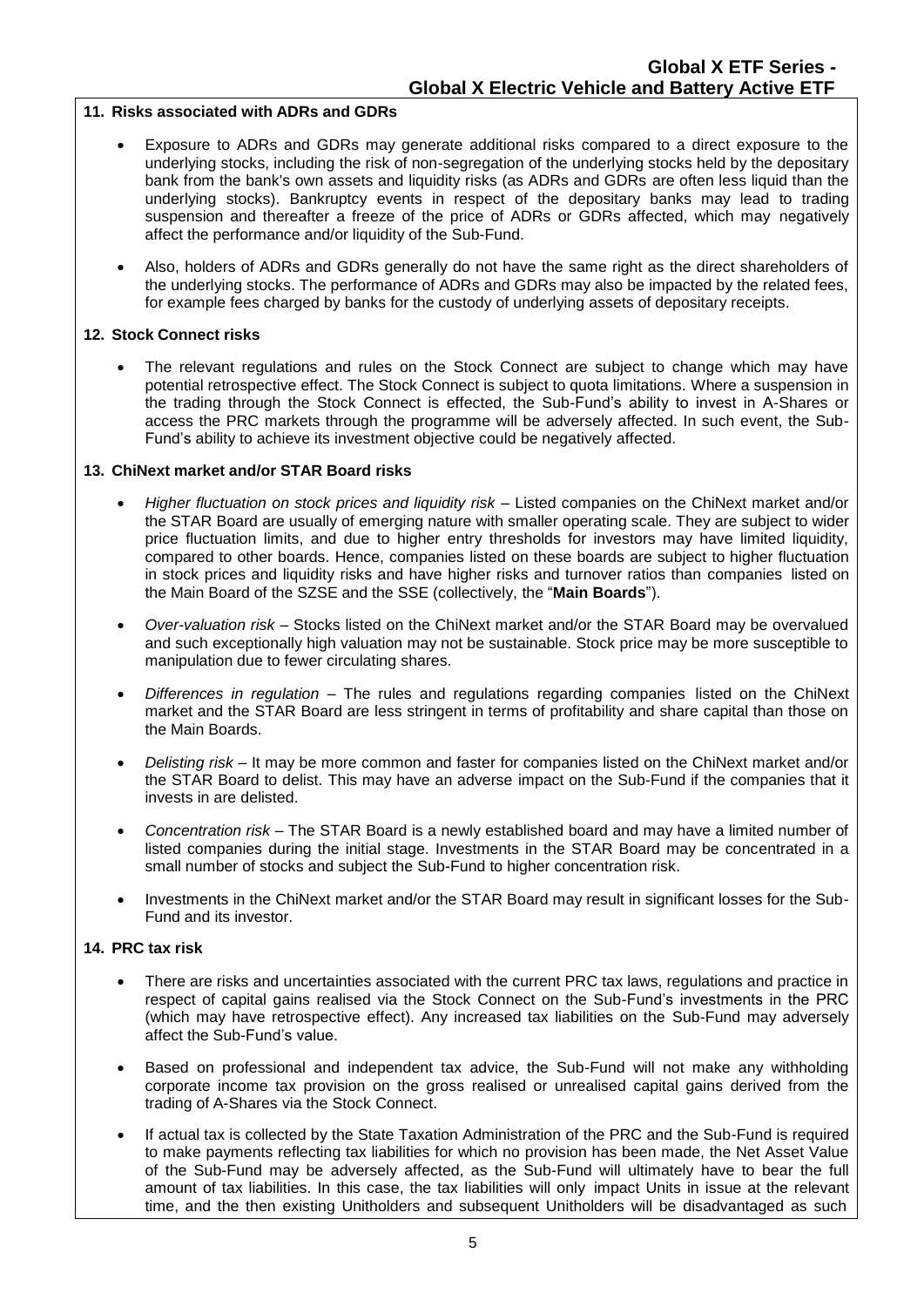Unitholders will bear, through the Sub-Fund, a disproportionately higher amount of tax liabilities as compared to that borne at the time of investment in the Sub-Fund.

## **15. Risks associated with investment in FDIs**

• Risks associated with FDIs include counterparty/credit risk, liquidity risk, valuation risk, volatility risk and over-the-counter transaction risk. FDIs are susceptible to price fluctuations and higher volatility, and may have large bid and offer spreads and no active secondary markets. The leverage element/component of an FDI can result in a loss significantly greater than the amount invested in the FDI by the Sub-Fund. Exposure to FDIs may lead to a high risk of significant loss by the Sub-Fund.

## **16. Risk associated with investing in other collective investment schemes/funds**

• The underlying funds in which the Sub-Fund may invest may not be regulated by the SFC. There will be additional costs involved when investing into these underlying funds. There can also be no assurance that an underlying fund's investment strategy will be successful or that its investment objective will be achieved. There is also no guarantee that the underlying funds will always have sufficient liquidity to meet the Sub-Fund's redemption requests as and when made.

## **17. Trading risk**

- The trading price of the Units on the SEHK is driven by market factors such as the demand for and supply of the Units. Therefore, the Units may trade at a substantial premium or discount to the Sub-Fund's Net Asset Value.
- As investors will pay certain charges (e.g. trading fees and brokerage fees) to buy or sell Units on the SEHK, investors may pay more than the Net Asset Value per Unit when buying Units on the SEHK, and may receive less than the Net Asset Value per Unit when selling Units on the SEHK.

## **18. Trading differences risks**

- The securities in which the Sub-Fund may invest may be listed on any exchange globally. As the relevant stock exchanges may be open when the Units in the Sub-Fund are not priced, the value of the securities in the Sub-Fund's portfolio may change on days when investors will not be able to purchase or sell the Sub-Fund's Units.
- Differences in trading hours between the relevant stock exchanges and the SEHK may also increase the level of premium or discount of the Unit price to its Net Asset Value.

## **19. Termination risk**

• The Sub-Fund may be terminated early under certain circumstances, for example, where the size of the Sub-Fund falls below HKD50 million (or its equivalent in the Sub-Fund's base currency). Investors may not be able to recover their investments and suffer a loss when the Sub-Fund is terminated.

## **20. Reliance on market maker risks**

Although the Manager will use its best endeavours to put in place arrangements so that at least one market maker will maintain a market for the Units and that at least one market maker gives not less than three months' notice prior to terminating market making arrangement under the relevant market maker agreement, liquidity in the market for the Units may be adversely affected if there is no or only one market maker for the Units. There is also no guarantee that any market making activity will be effective.

## **21. Distributions out of or effectively out of capital risk**

• Payments of distributions out of capital and/or effectively out of capital amounts to a return or withdrawal of part of an investor's original investment or from any capital gains attributable to that original investment. Any such distributions involving payment of dividends out of capital or effectively out of capital of the Sub-Fund may result in an immediate reduction in the Net Asset Value per Unit of the Sub-Fund and will reduce the capital available for future investment.

## **How has the Sub-Fund performed?**

Since the Sub-Fund is newly set up, there is insufficient data available to provide a useful indication of past performance to investors.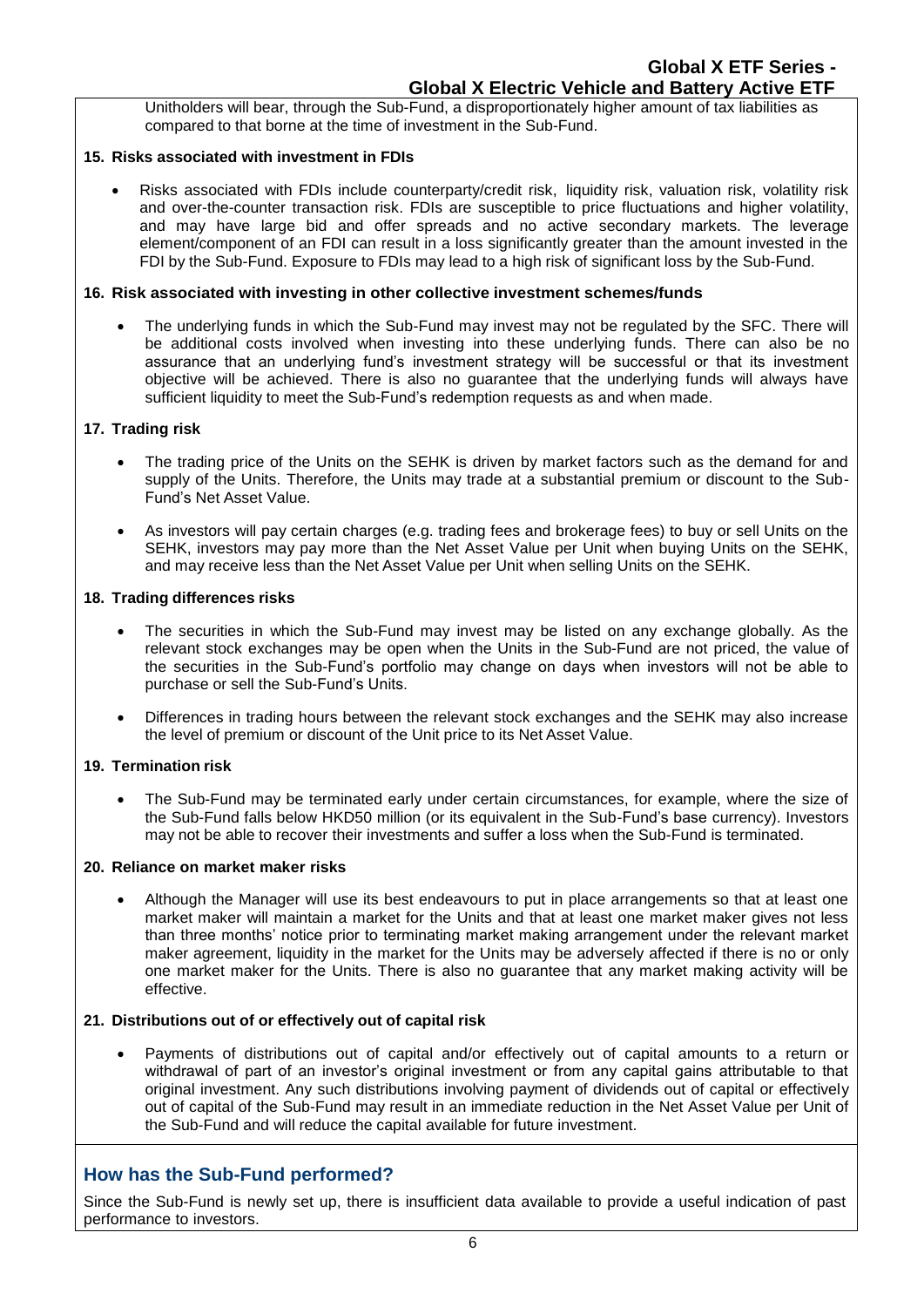## **Is there any guarantee?**

The Sub-Fund does not have any guarantees. You may not get back the amount of money you invest.

## **What are the fees and charges?**

## **Charges incurred when trading the Sub-Fund on SEHK**

| Fee                                                               | What you pay                                  |
|-------------------------------------------------------------------|-----------------------------------------------|
| <b>Brokerage fee</b>                                              | Market rates                                  |
| <b>Transaction levy</b>                                           | $0.0027\%$ <sup>1</sup> of the trading price  |
| <b>Financial Reporting</b><br>Council ("FRC")<br>transaction levy | $0.00015\%$ <sup>2</sup> of the trading price |
| <b>Trading fee</b>                                                | $0.005\%$ <sup>3</sup> of the trading price   |
| <b>Stamp duty</b>                                                 | Nil                                           |

<sup>1</sup> Transaction levy of 0.0027% of the trading price of the Units, payable by each of the buyer and the seller.

<sup>2</sup> FRC transaction levy of 0.00015% of the trading price of the Units, payable by each of the buyer and the seller.

<sup>3</sup> Trading fee of 0.005% of the trading price of the Units, payable by each of the buyer and the seller.

## **Ongoing fees payable by the Sub-Fund**

The following expenses will be paid out of the Sub-Fund. They affect you because they reduce the Net Asset Value of the Sub-Fund which may affect the trading price.

|                           | Annual rate (as a % of the Sub-Fund's Net Asset Value)   |
|---------------------------|----------------------------------------------------------|
| Management fee*           | Currently 0.75% per annum                                |
| <b>Trustee fee</b>        | Included in the Single Management Fee (as defined below) |
| Performance fee           | Not applicable                                           |
| <b>Administration fee</b> | Not applicable                                           |
| <b>Registrar fee</b>      | Included in the Single Management Fee (as defined below) |

*\* The management fee is a single flat fee, payable out of the assets of the Sub-Fund, to cover all of the costs, fees and expenses associated with the Sub-Fund (the "Single Management Fee"), including the fees payable to the Manager for portfolio management services, Manager's servicing fee (if any), Trustee's fee, Registrar's fee, Service Agent's fees and operational fees of the Sub-Fund. Any costs, fees and expenses associated with the Sub-Fund exceeding the Single Management Fee shall be borne by the Manager and shall not be charged to the Sub-Fund. For the avoidance of doubt, the Single Management Fee does not include (to the extent not included in the operational fees as set out in the Prospectus) any costs, fees and expenses payable by investors on the creation and realisation of units, such as the fees to participating dealers, brokerage fees, transaction levy, trading fee and stamp duty, or any extraordinary or exceptional costs and expenses (such as litigation expenses) as may arise from time to time and any tax liabilities in respect of the Sub-Fund which will be paid separately out of the assets of the Sub-Fund.*

Please note that the Single Management Fee may be increased up to a permitted maximum amount by providing one month's prior notice to Unitholders. Please refer to the section headed "Fees and Charges" of the Prospectus for details.

## **Other fees**

You may have to pay other fees when dealing in the Units of the Sub-Fund. Please refer to the Prospectus for details.

## **Additional information**

You can find the following information of the Sub-Fund in English and Chinese (unless otherwise specified) at the following website at<https://www.globalxetfs.com.hk/> (which has not been reviewed or approved by the SFC):